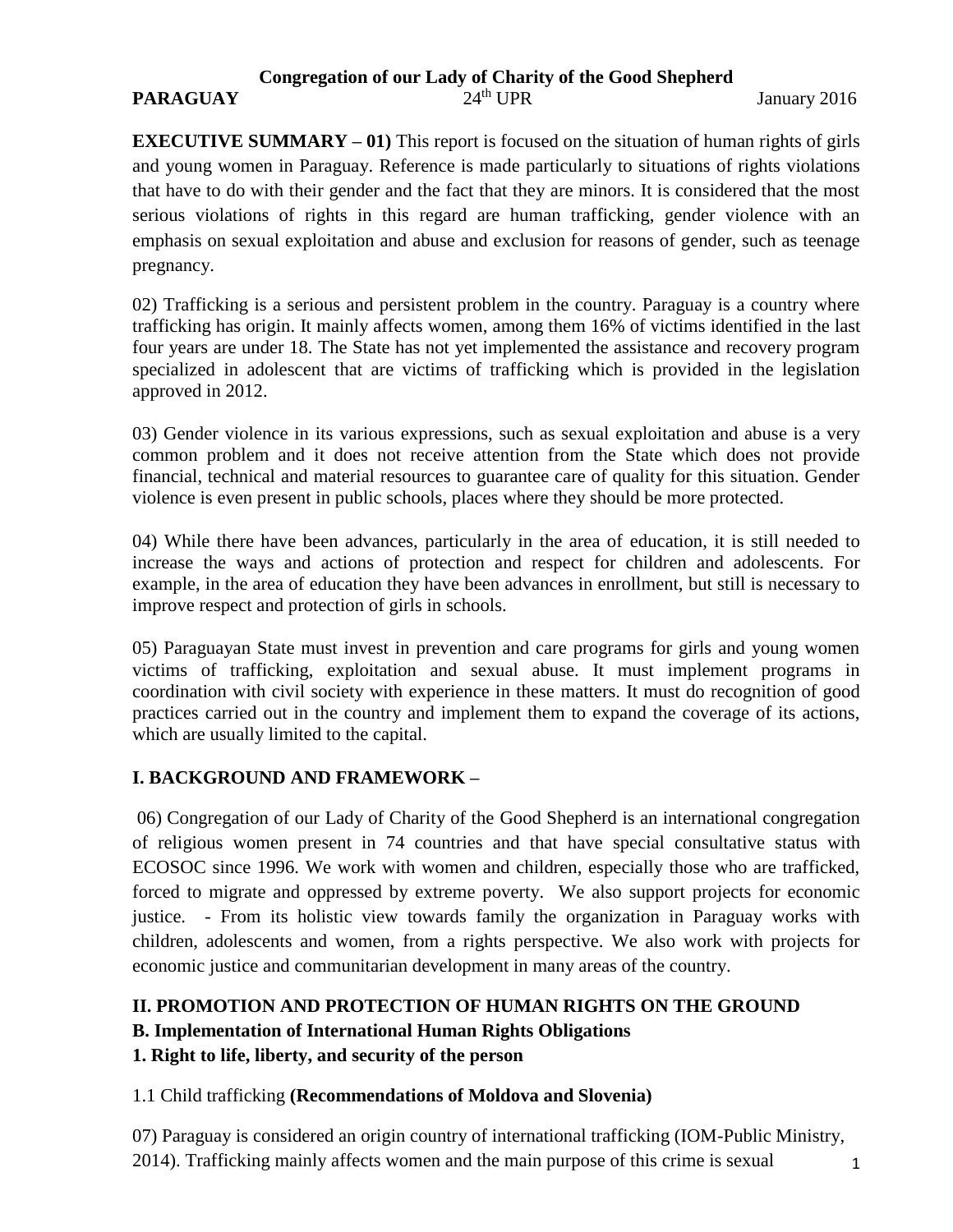exploitation (Public Ministry, 2012). A study carried by the Public Prosecutor in 2011, refers that 51% of trafficking cases in the country are for sexual exploitation, 100% of victims in these cases are women. A more recent study, in 2014, found that 16% of identified cases affected people less than 18 years (IOM-Public Ministry, 2014).

08) Border crossings remain permeable, as were found cases of children and adolescents victims of international traffic (IOM-Public Prosecutor, 2014), despite rules that regulate and control the traffic of minors to other countries.

09) Internal trafficking also affects teenagers. In 2013, as reported by the Public Prosecutor in 2014, the 8 (eight) internal trafficking cases investigated affect adolescent girls.

10) Paraguayan State does not have a program of assistance and recovery for adolescent victims of trafficking. However, the creation of this program is provided in Law No. 4788/12 of combating trafficking.

11) There are not a public place specialized on adolescent victims of trafficking. Girls and adolescents who are rescued share the same place with adult victims.

12) Since there is a lack of a program of assistance and monitoring post-rescue, many of these children and adolescents return to the vulnerability.

# **1.2. Abuse and sexual exploitation (**Recommendation of Malaysia)

13) The allocation of resources for the implementation of the National Plan for Prevention and Eradication of Sexual Exploitation of Children and Adolescents, is deficient. It was found in situ that the main office of the State for the care of these cases, the National Secretariat for Children and Adolescents do not have the appropriate conditions to make the necessary attention to girls and adolescent victims and their families, does not meet the conditions of intimacy or atmosphere required for these cases. This type of services is centralized in the capital and in Ciudad del Este a city in the border line with Brazil.

14) In 2014, the National Secretariat for Children and Adolescents reported that attended nine (9) cases of exploitation and sexual abuse (National Secretariat for Children and Adolescents, 2014). Although it is reported that these cases are followed, there is no recovery programs for girls and adolescents rescued. Not being assisted by a program and a methodology appropriate these children and adolescents return to the same situation of vulnerability in which they were at the time of being captured by operators or be victims of exploitation. In sexual exploitation cases where exploiters are people around them as friends, neighbors, even the couple or their parents, it is impossible to think of a recovery process based on their address, is essential to have shelters or specialized centers care, but Paraguayan State does not have these services.

**1.3. The "criadazgo" (**Child domestic labor - Recommendation of Slovakia)

15) Child domestic labor, known in Paraguay as "criadazgo" mainly affects children and adolescents. 81.6% of people of 5-17 years engaged in child domestic work in third party households are girls or young women (ILO - DGEEyCPy, 2013.)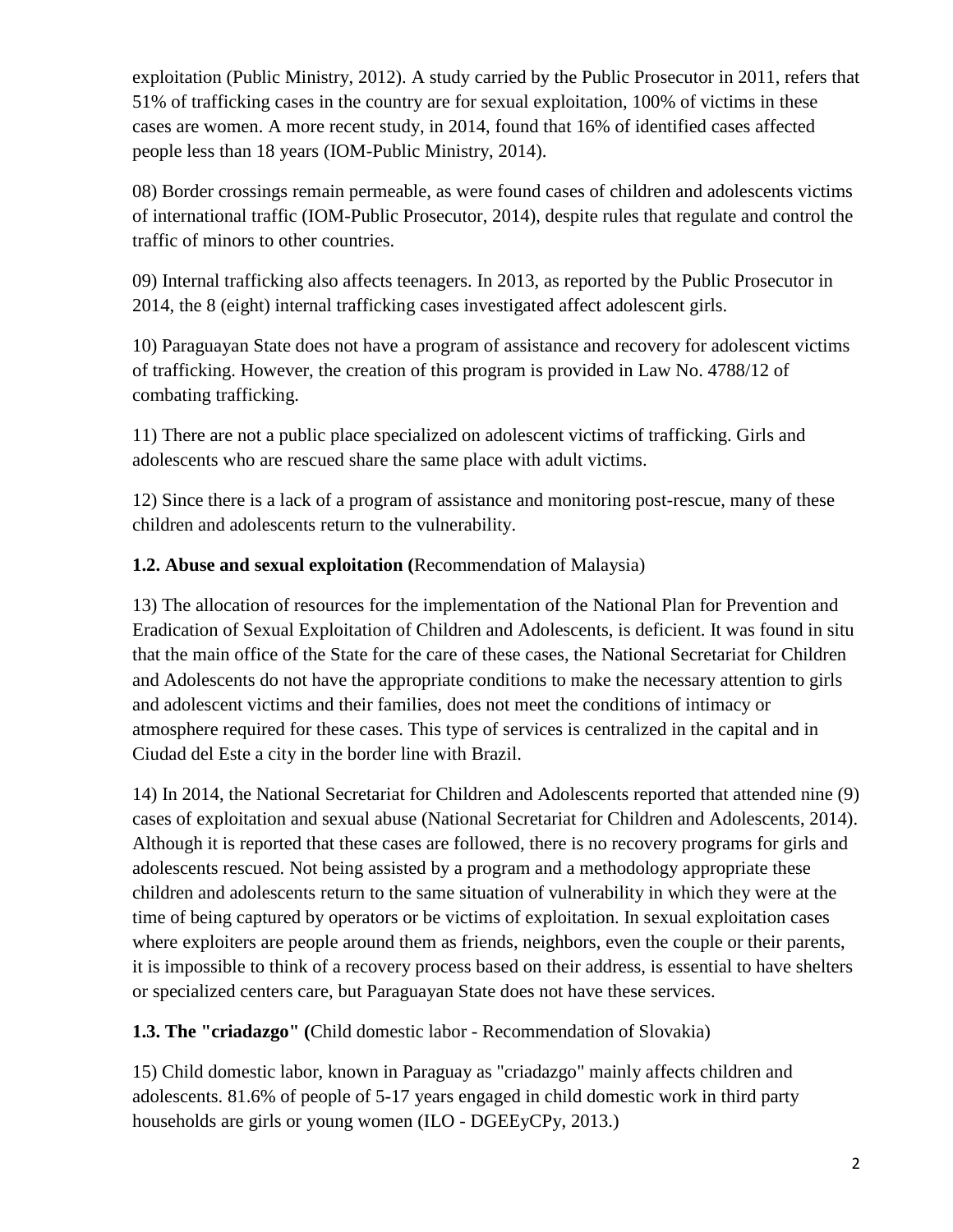16) Domestic work of children is considered dangerous work under the Convention No. 182 of the ILO and its national regulatory Decree No. 4951 of 2001. However it is a practice that has no legal penalty or punishment.

17) A study published in 2013 estimated that about 50 969 children and teenagers are in child domestic labor working out of their houses (ILO - DGEEyCPy, 2013.). 18,271 are children between 5 to 13 years, 9.6% of children and adolescent workers around Paraguay (ILO - DGEEyCPy, 2013.).

18) Child domestic labor is an activity that could be involved in practices of internal trafficking (IOM-Public Ministry, 2014). The lack of protection of children participating in "criadazgo" expose them to vulnerability that end or can end up in situations of abuse, sexual exploitation and trafficking for sexual or labor exploitation (Save the Children, 2011).

## **2. Right to education and to participate in cultural life of the community**

19) Regarding the right to education progress has been made in access to basic education, more children have access to education both genders equally. There is still a gap in access compared to urban and rural populations, greater numbers of children and adolescents in urban areas enter the educational system and stay longer compared to children and adolescents in rural areas (SITEAL, 2013). There are still many factors within the educational system, which particularly affects children and adolescents, including gender violence and exclusion due to teen pregnancy.

## **2.1. Gender violence and abuse in schools**

20) The study "Scoping Study on school bullying in Paraguay." Published in 2014, performed in 109 public schools has revealed that girls and adolescents are victims of sexual violence in public educational institutions. On 122 cases of abuse or violence, 52 were of sexual violence, these include sexual abuse, sexual harassment, sexual coercion and rape, all punishable offenses. The vast majority of victims of these cases are women, more than 40 cases of girls victims, compared with 5 cases of boys (MEC, BECA, Plan International, 2014).

21) Tacking into account the conclusions of the study, it was found that most victims of abuse and / or violence in general are women, 63 cases of women victims of some type of abuse against 38 cases of male victims (MEC, BECA, Plan International, 2014).

## **2.2. Teenage pregnancy**

22) Pregnancy in adolescents remains a problem in Paraguay. This affects access to education for many children and adolescents. The qualitative study "Dropout in Secondary Education" (15 to 18) of 2012 points out that 8.6.% of teens defectors surveyed, said that they left school because of pregnancy (Peralta, Misiego, & Prieto, 2012 ). Motherhood in adolescence should not mean the violation of other rights, however it occurs that way.

23) A UNFPA report 2013 revealed that 20% of pregnancies in Paraguay correspond to adolescents. Also this study found that between 2009 and 2011 has increased the number of live births to mothers aged 10 to 14 years old, from 590 to 611, an increase of 4%. Furthermore, the study underlined that "two of the daily deliveries that occur in the country are for adolescents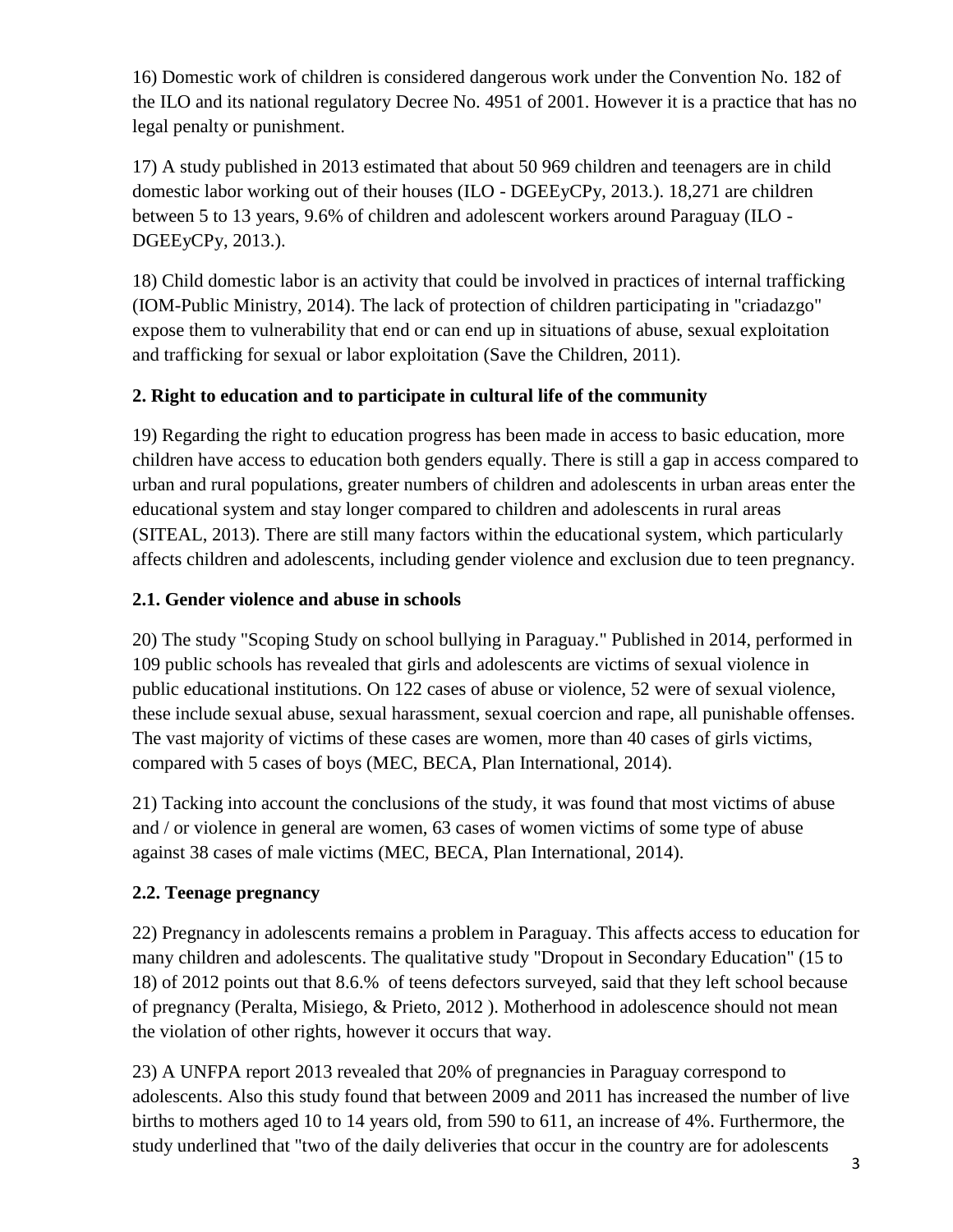aged 10 to 14 years" (UNFPA, 2013) According to a Paraguayan Governmental report, in 2014, 684 cases of girls aged 10 to 14 who gave birth were given, implying an increase over previous years (UltimaHora.com, 2015).

24) A study published in 2014 in some districts of Asunción City, found that 47% of respondents became pregnant for the first time between 11 and 18 years (Kalu Consortium: Foundation KuñaAty- New Moon Group, 2014).

25) Particularly poorest girls and adolescents are affected. Early pregnancy with lack of care is a vulnerability factor that may lead to adolescent victims of exploitation, abuse and trafficking, therefore the protection and prevention measures in a more efficient way should be taken.

#### **III. ACHIEVEMENTS, BEST PRACTICES, CHALLENGES AND CONSTRAINTS**

26) Trafficking. Paraguayan government has advanced its legislative framework. In 2012 it was approved Law No. 4788/12 "Fighting trafficking". It has also made progress in drafting the protocols of care for victims of trafficking.

27) In education. Enrollment to public school system shows that there is gender equity in access, also there is an advance in average years of education of population. There is also progress in early entry into school system.

28) Regard to protection. A good practice to point out is the "Fono ayuda Línea 147" . It is a program consisting on a free phone line to report cases of rights violation that affect children and adolescents.

## **IV. KEY NATIONAL PRIORITIES**

29) Regarding Trafficking and sexual exploitation of children and adolescents. Paraguay should implement the program of specialized assistance and recovery for adolescent victims of trafficking provided in Law No. 4788/12. Important advances are necessary in the prevention and care of rescued victims, particularly minors.

30) It is necessary to allocate resources for the implementation and extension of coverage of the National Plan for Prevention and Eradication of Sexual Exploitation of Children and Adolescents. Coordination with the private sector should be improved for greater coverage and more efficiency of prevention programs of trafficking in persons, attention to victims of trafficking and sexual exploitation.

#### **V. CAPACITY BUILDING AND TECHNICAL ASSISTANCE**

31) Paraguayan State must incorporate specialized staff in assisting victims of trafficking and sexual exploitation. In this area of assistance to victims the private sector in Paraguay has successful experiences. It should also request international technical cooperation in these areas, always considering the best practices of the private sector that exist in Paraguay and that the State has not implemented.

32) Care for victims is a matter that should be improved in the public service, it should be implemented actions that are guided by protocols of care that can be evaluated and improved. The state could appeal to the civil society with the help of international cooperation.